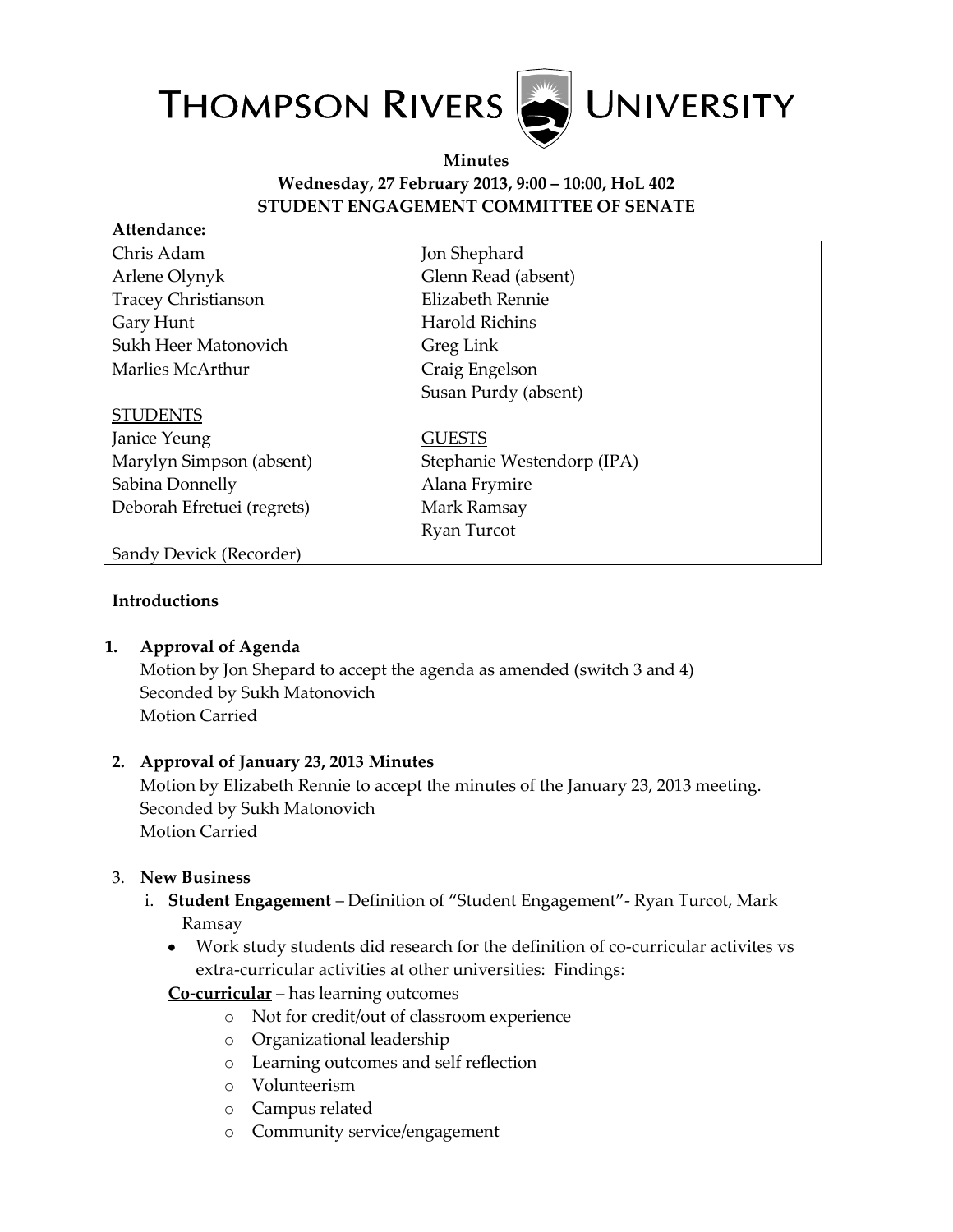o Athletics

## **Extra Curricular** – More of a personal experience

- o Not for credit/out of classroom experience
- o Personal leadership
- o Sporting activity
- o Wellness
- o Socializing
- o Community involvement

**Draft Definition:** "student engagement" is transformative educational experience that results in cognitive development, personal growth and interpersonal effectiveness

> *Discover* our opportunities *Connect* to your university *Engage* with your learning *Become* "U" (you)

- ii. **Co-curricular Record** Alana Frymire
	- The co-curricular record will be program specific and focus on activities that have meaningful learning outcomes with assessment attached to them.
	- Programs will be set up in the Orbis software with the learning outcomes already attached. What the student is expected to learn is established in the beginning and it will be validated afterwards. It is based on non-credit activities.
	- This is different from other universities as they include everything a student does.
	- 4 programs that are being piloted are: Supplemental Learming, Supplemental Learning Mentors, TRUSU Student Caucus, TRUSU Club Leaders program
	- There have been interviews of coordinators, students, and employers on how extra and co –curricular activities benefit each of them
	- Arlene Olynyk would like career mentors to be included in the co-curricular program
- iii. **Student Engagement Week** Sukh Heer Matonovich
	- The last week of March will be Student Engagement week
	- March 25 will be the grand opening of The Centre for Student Engagement
	- The "Engage TRU" launch will be on March 26 Everyone involved in the research for the co-curricular record will be invited and research will be disseminated
	- March 27 on Student Street will be location for the roll out of Leadership in Sustainability Certificate. Partnering with the Department of Sustainability. The Student Engagement Centre will run an "Up-cycle That" competition.

# **4. Old Business – Report from Committees**

- i. Communication Subcommittee (internal communications) Sukh
	- IPA has identified 5 key themes from surveys
	- Lucille Gnanasihamany, AVP Marketing, would like to work with the committee to plan a timeline for communications and how this would be done both internally and externally
	- She would like to be invited to the April meeting